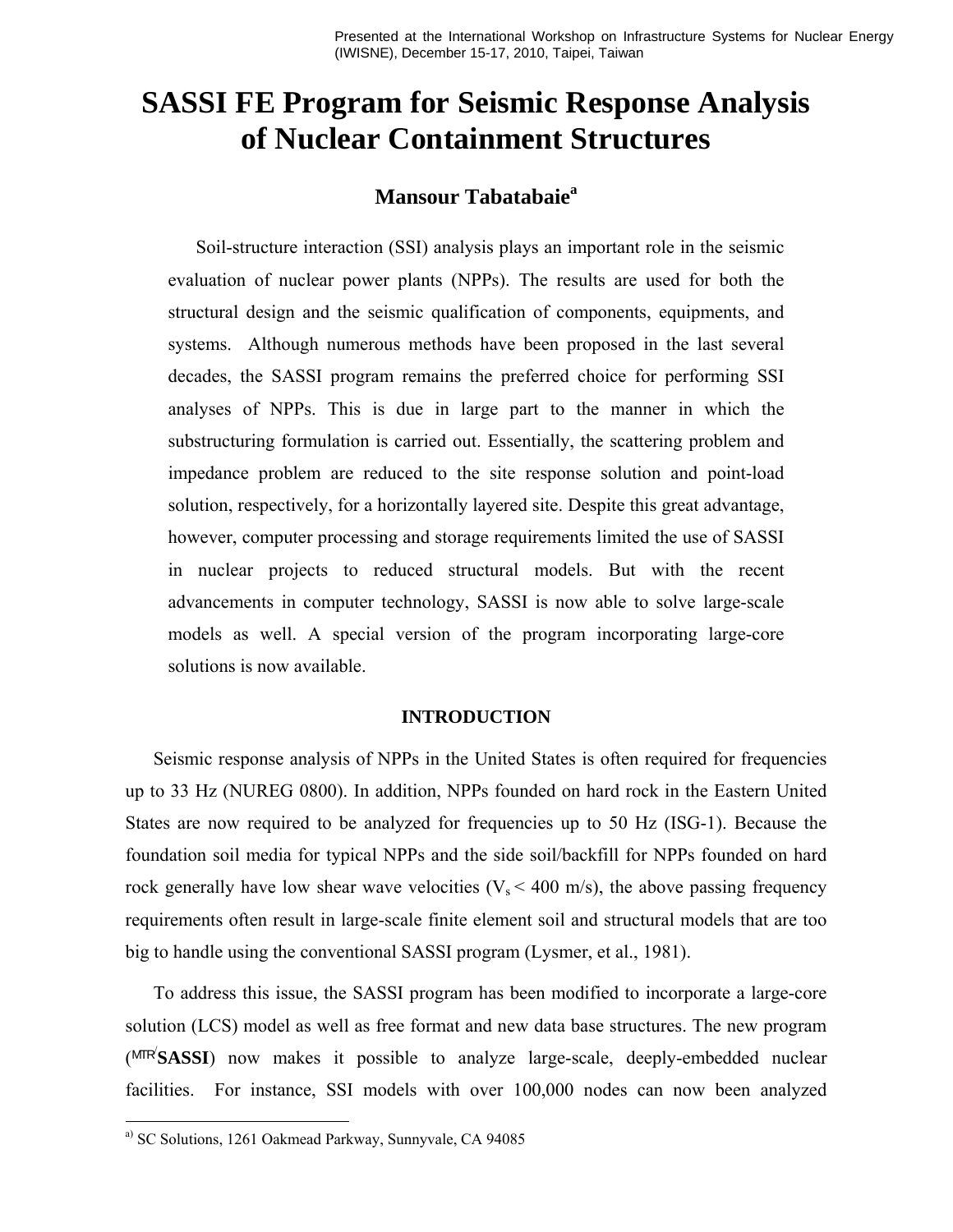efficiently in MTR<sup>/</sup>SASSI using the LCS model. And since the structural nodes and elements can be numbered arbitrarily, the MTR<sup>/</sup>SASSI model may serve as a duplicate copy of the corresponding detailed FE model of the structure used for structural design. With the "glue" capability introduced in the new MTR/ **SASSI** program, the structural model can be inserted into the soil model and analyzed without any further changes. This greatly facilitates model development, translation, calibration and maintenance.

This paper presents the theoretical basis of the program SASSI for 3-D seismic response analysis of structural systems embedded in a layered system over a uniform halfspace. This is followed by a description of the internal structure of the new MTR/ **SASSI** program. To demonstrate the versatility of MTR/ **SASSI** and its applicability to practical seismic problems, the results of the seismic response analysis of the US  $EPR^{TM}$  nuclear island (NI), modeled using stick and detailed FE models, are presented for one generic soil case and EUR-based input motion.

## **METHODOLOGY**

The basic method of analysis adopted by SASSI, referred to as the Flexible Volume Method (Tabatabaie, 1982), is based on the observation that solutions to scattering and impedance problems in the general substructuring approach can be greatly simplified if the interactions are considered over a volume rather than a boundary. The Flexible Volume Method is a substructuring procedure that uses finite element and complex frequency response methods to solve the dynamic response of SSI systems.

In the Flexible Volume Method, the complete soil-structure system [see Fig.  $1(a)$ ] is partitioned into two substructures, called the foundation and the structure [see Figs. 1(b) and 1(c), respectively]. In this partitioning, the structure consists of the structure model minus the excavated soil model (i.e., the soil to be excavated is retained within the foundation, leaving the halfspace as a horizontally layered system). Interaction between the structure and foundation occurs at all excavated soil nodes.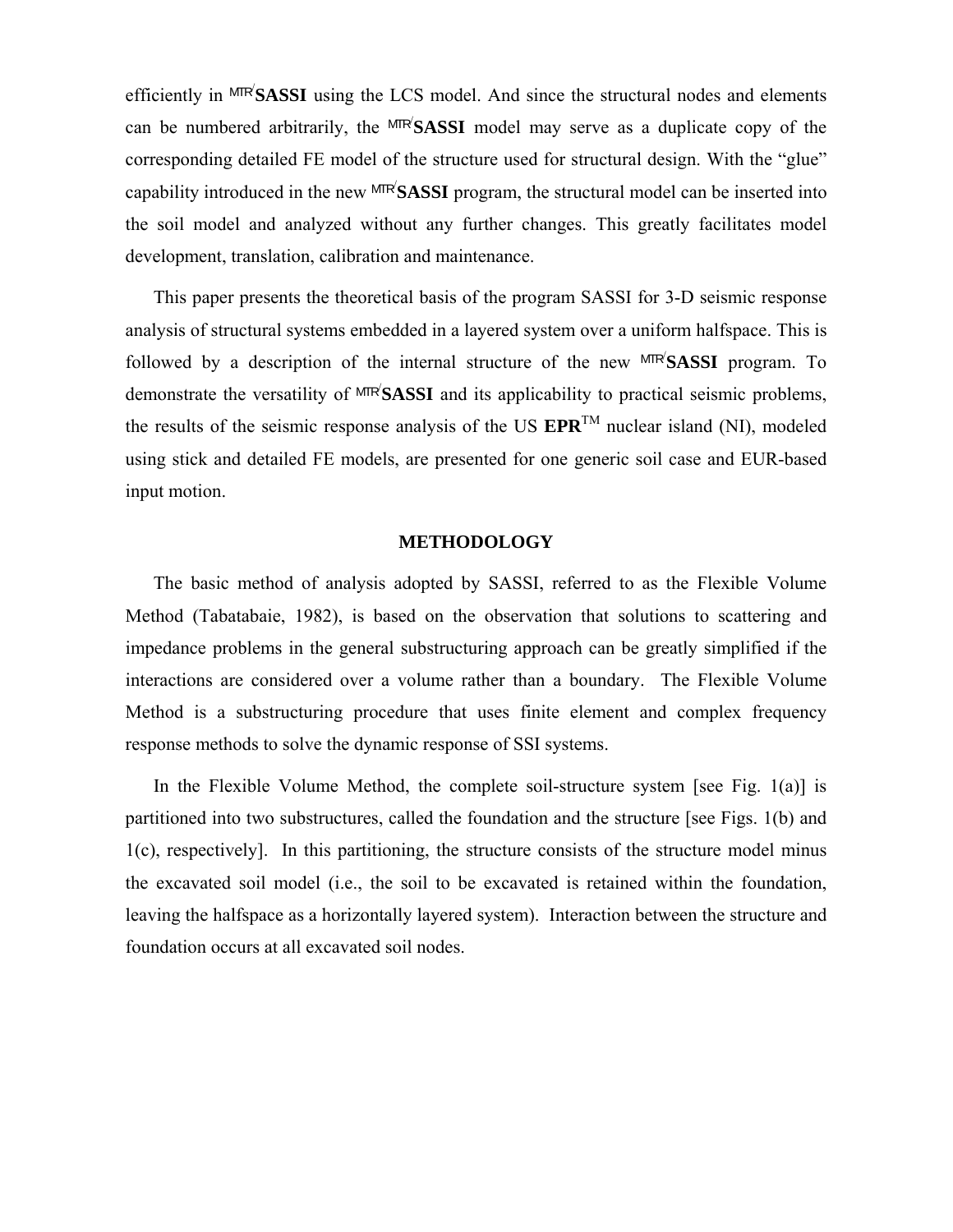

**Figure 1.** Substructuring of Interaction Model

The equations of motion for the Flexible Volume Method are developed by combining in the frequency domain the equations of motion for the structure and the soil using the concept of substructuring, thus leading to Eq. (1) below from which the total motions of the structure can be determined.

 Css Csi Us 0 = (1) Cis Cii - Cff + Xf Uf Xf . U'f

In Eq. (1), the subscripts "s", "i" and "f" refer to DOFs associated with nodes on the structure, basement, and excavated soil, respectively. C is the complex-valued, frequencydependent stiffness matrix, which is expressed in the form:

$$
C(\omega) = K - \omega^2 M \tag{2}
$$

M and K are the total mass and complex-valued stiffness matrices, respectively;  $\omega$  is the circular frequency; U is the vector of complex-valued nodal point displacements; U' is the vector of complex-valued free-field displacements; and  $X_f$  is a complex-valued, frequencydependent matrix representing the dynamic stiffness of the foundation at the interaction nodes ( $X_f$  is referred to as the impedance matrix). The matrices M and K are assembled using standard finite element formulations.

Equation (1) considers only seismic forces. External loads at the structure nodes can also be considered simply by adding the amplitudes of these forces to the load vector [right-hand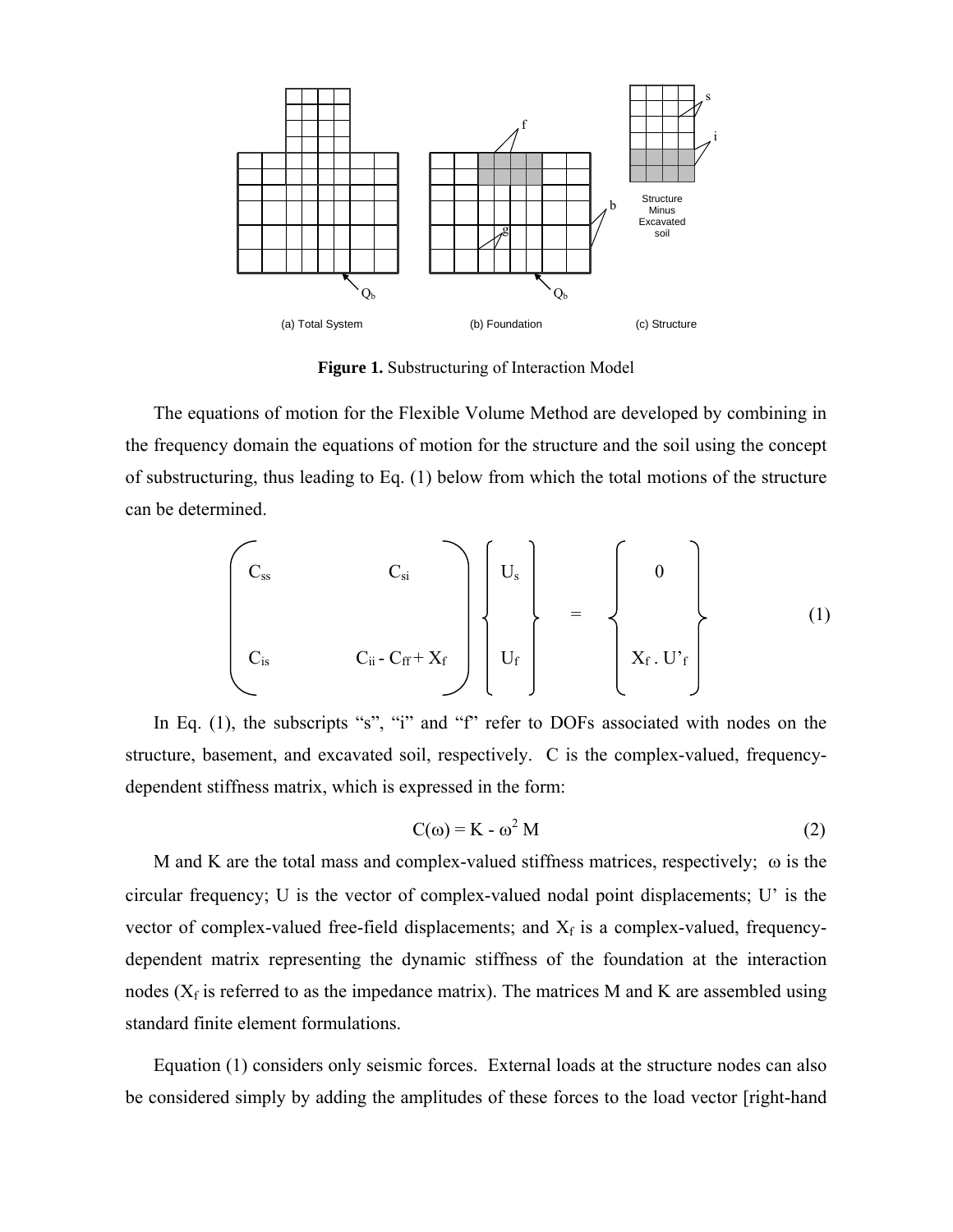side of Eq. (1)] at each frequency. Equation (1) reduces the solution to the SSI problem for each frequency to three steps:

Step 1: Solve the site response problem to determine the free-field motion  $U<sub>f</sub>$ 

Step 2: Solve the impedance problem to determine the impedance matrix  $X_f$ 

Step 3: Solve the structural problem to determine the response  $U = \langle U_s \ U_f \rangle^T$ 

#### **SITE RESPONSE ANALYSIS**

The original site is assumed to consist of horizontal soil layers overlying a uniform halfspace. All material properties are assumed to be viscoelastic. However, the stiffness and damping of each layer are adjusted by the equivalent linear method to account for the material nonlinearities.

With the proposed system, only the free-field displacements at the layer interfaces where the structure is connected are of interest. Accordingly, the displacement amplitudes may be expressed in the following form for different wave types:

$$
U'_{f}(x) = U_{f} e^{i(\omega t - kx)}
$$
 (3)

 $U_f$  is a vector (mode shape) containing the complex-valued interface amplitudes at and below the control point  $(x = 0)$ ; k is a complex-valued wave number expressing the speed at which the wave propagates and decays in the horizontal x-direction; t is the elapsed time; and  $i = \sqrt{-1}$ . Effective discrete methods have been developed (Chen, 1980) for determining appropriate mode shapes and wave numbers corresponding to the control motions at any layer interface for inclined P-, SV- and SH-waves, Rayleigh waves, and Love waves. Any combination of these waves can also be applied simultaneously.

# **IMPEDANCE ANALYSIS**

As previously stated, the impedance matrix represents the dynamic stiffness of the foundation at the interaction nodes. It can thus be determined as the inverse of the dynamic flexibility matrix  $F_f$  calculated for the interaction nodes:

$$
X_f = F_f^{-1}
$$
 (4)

The calculation of the dynamic flexibility matrix is based on a series of point load solutions for a layered system over uniform halfspace. This solution is obtained using a plane-strain FE model for 2-D problems (Tabatabaie, 1982) and an axi-symmetric FE model for 3-D problems (Tajirian, 1981). The result is a full complex-valued symmetric matrix,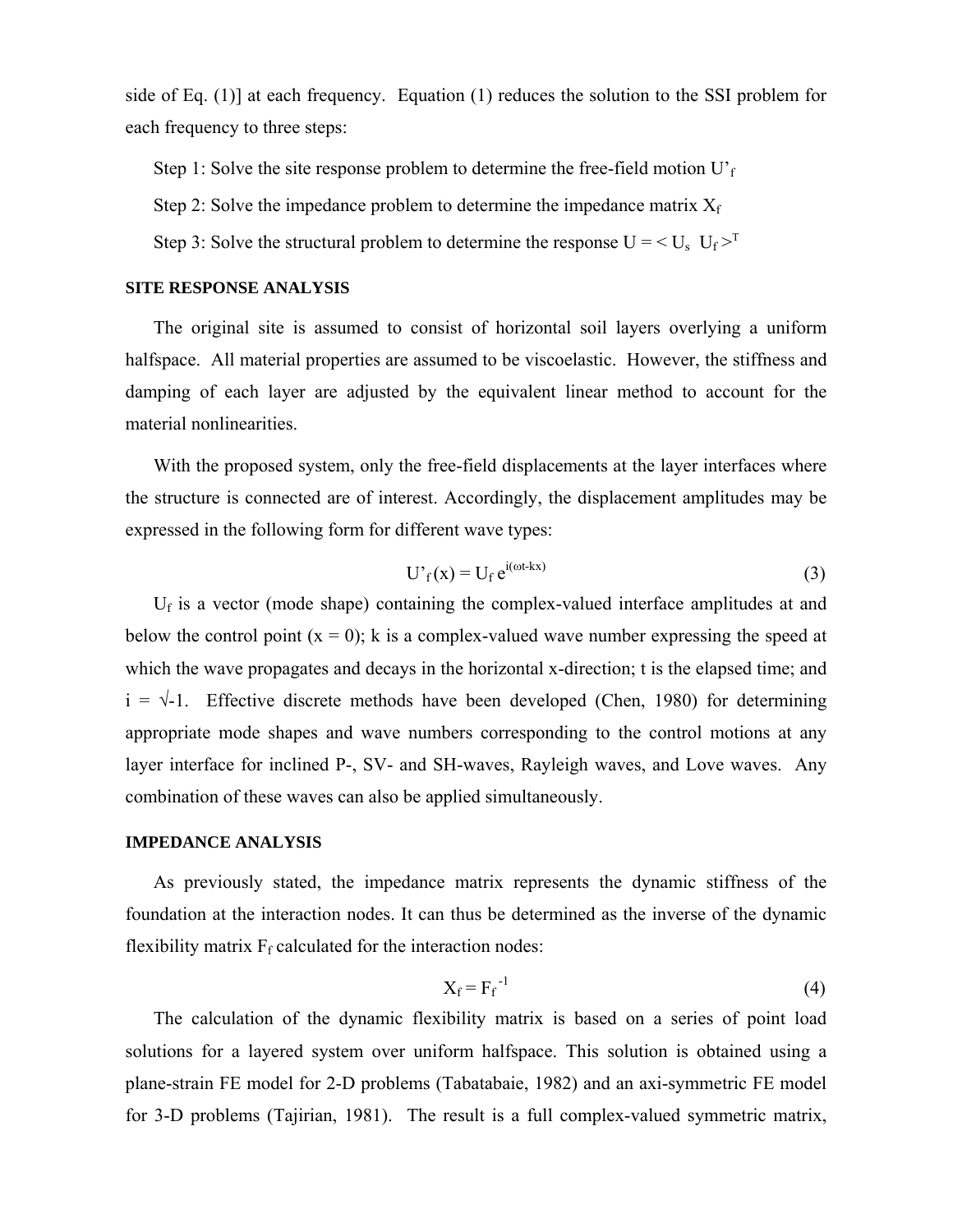which is then inverted using an efficient in-place inversion algorithm to obtain the impedance matrix  $X_f$ . This method for computing the impedance matrix is called the Direct Model.

In order to make the above operation more cost-effective, an alternative method called the Skin Model was developed (Tabatabaie, 1982). With this approach, the interaction nodes are grouped into three different categories, referred to as interface, intermediate, and internal nodes. By definition, interface nodes are nodes that lie along the physical boundaries between the structure and the soil region (labeled by digit 1). Intermediate nodes are defined as those interaction nodes which are directly connected to interface nodes (labeled by digit 2). The remaining interaction nodes are internal nodes (labeled by digit 3).

From the above definitions, Eq. (4) can be partitioned into submatrices corresponding to interface, intermediate, and internal DOFs. When combined with the submatrices of the direct stiffness matrix of the excavated soil region, the entire impedance matrix for the interaction nodes can be written as seen below [Eq. (5)]. As shown in Eq. 5, this alternative model results in a much smaller flexibility matrix to be inverted  $(i.e., F_{11}]$ . Because the size of the interface nodes grows by square rather than by cube, as in the case of interaction nodes calculated via the Direct Model, the resulting computer run time and storage requirements reduce significantly.

$$
-C_{ff} + X_f = \begin{pmatrix} F_{11}^{-1} (I - F_{12} \cdot C_{12}^{-T}) - C_{11} & 0 & 0 \\ 0 & 0 & 0 \\ 0 & 0 & 0 \end{pmatrix}
$$
 (5)

 The Skin Model imposes the compatibility of displacements at the interface nodes, but at the internal nodes this compatibility is only inferred [see Eq. (5)]. Due to the numerical difference in deriving the impedance matrix and dynamic stiffness of the excavated soil model, the Skin Model only provides acceptable impedance solutions if the cut-off frequency is set very low (i.e., to  $V_s/12h$  or even lower, where  $V_s$  is the shear wave velocity of the foundation media and h is the smallest element size in the excavated soil model).

The Subtraction Model is another alternative method for calculating the foundation impedance matrix. According to this model, the stiffness of the excavated soil model is condensed to that of the interface nodes (labeled by digit 1). This matrix is then subtracted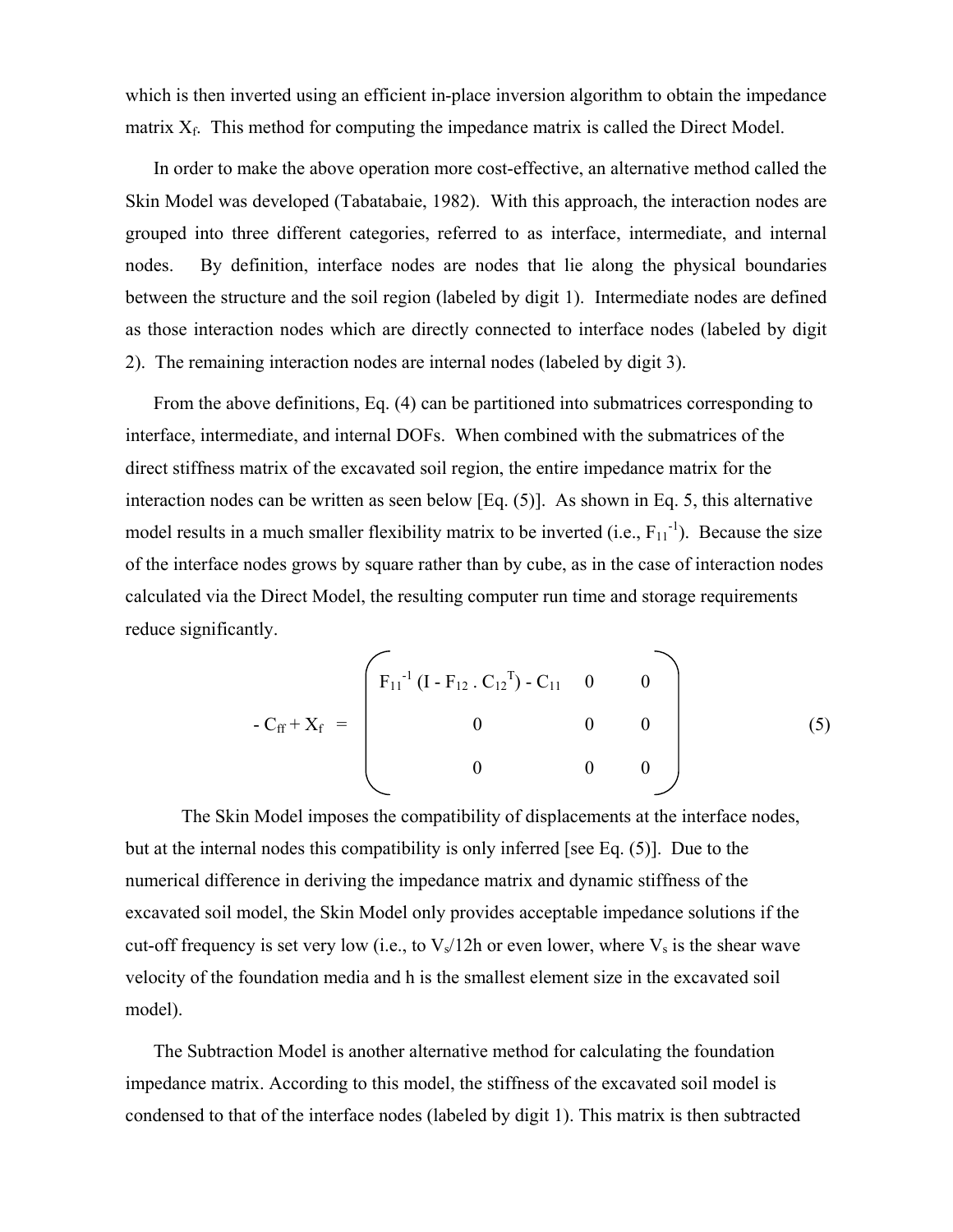from the inverse of the flexibility matrix of the same interface nodes [see Eq. (6)]. In theory, this would produce the impedance matrix of the interface nodes of a hole in the ground, which is then added to the stiffness of the structure on the left-hand side of Eq. (1).

$$
-C_{ff} + X_f = \begin{bmatrix} F_{11}^{-1} - C_{11} & -C_{12} & 0 \\ -C_{21} & -C_{22} & -C_{23} \\ 0 & -C_{32} & -C_{33} \end{bmatrix}
$$
 (6)

Again, like the Skin Model, only the flexibility matrix associated with the interface nodes needs to be inverted (i.e.,  $F_{11}^{-1}$ ). For this reason, the Subtraction Model also offers greater savings in terms of computer run time and storage requirements than the Direct Model. Nonetheless, the Subtraction Model does not enforce compatibility of displacements at all interior nodes of the excavated soil volume, potentially causing accuracy to deteriorate at high frequencies. Recent studies (Tabatabaie, 2011) show that the transfer functions calculated using the Subtraction Model may contain erroneous peaks and valleys associated with the wave energy trapped within the excavated soil model. These anomalies are found to be more pronounced for structures with large shallow foundations.

The Modified Subtraction Model is a proposed improvement over the Subtraction Model. In this model, the compatibility of displacements – in addition to the skin nodes – is imposed at the internal nodes located on the free-field surface (referred to as auxiliary interface nodes) by specifying those nodes as interaction nodes (see Fig. 2).



**Figure 2.** Illustration of Subtraction and Modified Subtraction Models

When the compatibility of displacements is also imposed at the internal nodes located at the free surface (as in the Modified Subtraction Model), the transfer functions become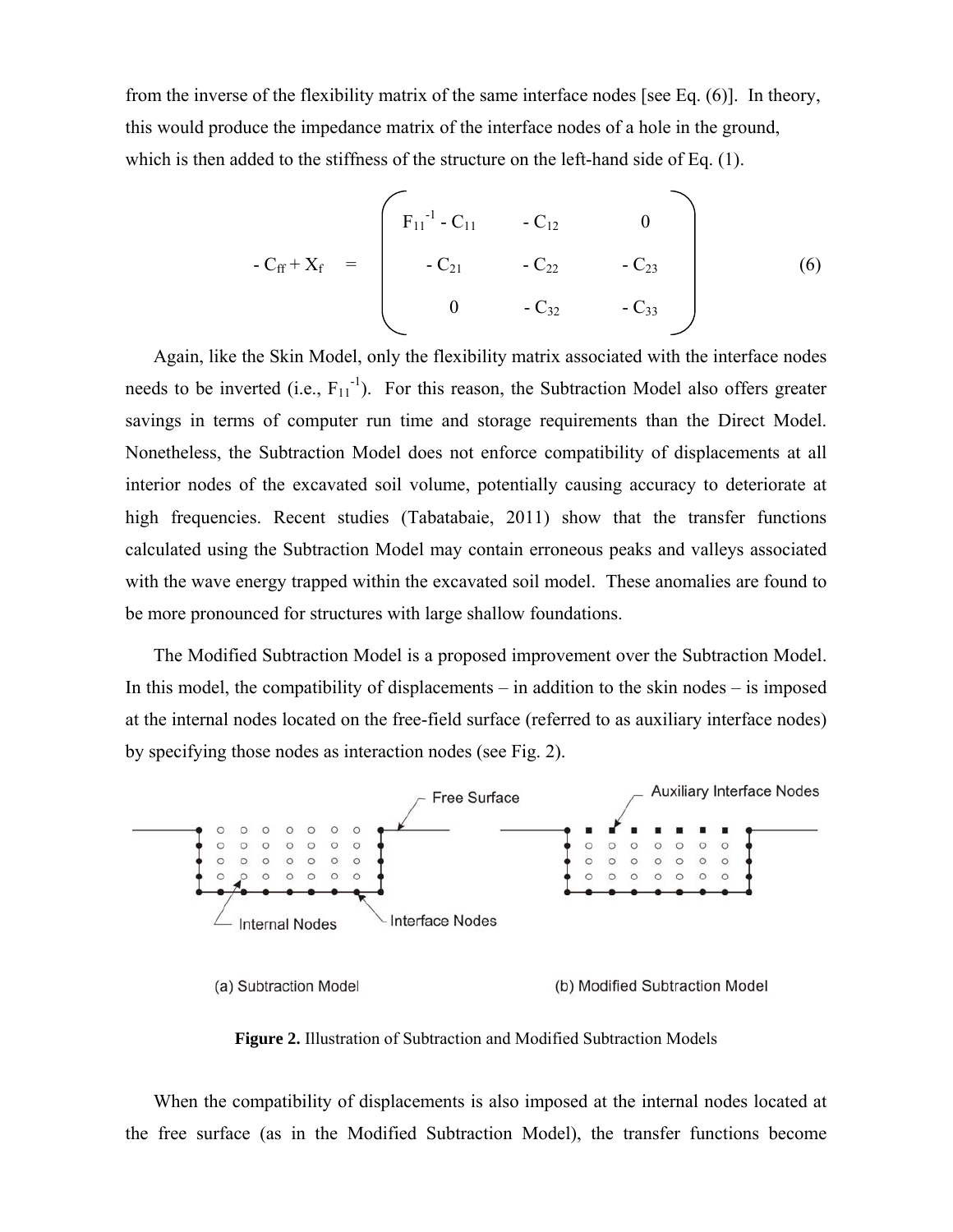smoother, and the erroneous peaks and valleys in the response transfer functions disappear. The results of the Modified Subtraction Model are found to be closer to those of the Direct Model (Tabatabaie, 2011).

The size of the soil-structure systems with symmetric properties and loading may also be significantly reduced if only one-half or one-quarter of the model is analyzed. This will require the derivation of special impedance matrices (Tabatabaie, 1981).

## **STRUCTURAL ANALYSIS**

The structural analysis involves forming the complex-valued coefficient matrix and load vector shown in Eq. (1), and solving for the response transfer functions. The structure and the excavated soil mass and stiffness are assembled using the conventional finite element method. An efficient out-of-core equation solver is used to solve the final assembled equations of motion shown in Eq. (1).

# **LAYOUT OF THE MTR/SASSI PROGRAM**

The layout of the MTR<sup>'</sup>SASSI program is shown in Fig. 3. The program has a modular structure specifically designed for practical applications with the following characteristics:

- The site response analysis, impedance analysis, and formation of the basic stiffness and mass matrices for the structure can be performed separately. The results are stored on disk files.
- If the seismic wave field, external loads, soil properties, or arrangement of the superstructure are changed, then only part of the computations needs to be repeated.
- The final solution is stored (in the form of transfer functions) on a disk file from which the response quantities can be extracted without re-computing the entire solution.
- Both deterministic (time history) and probabilistic results can be obtained from the above files.

The function of each program module is briefly described below.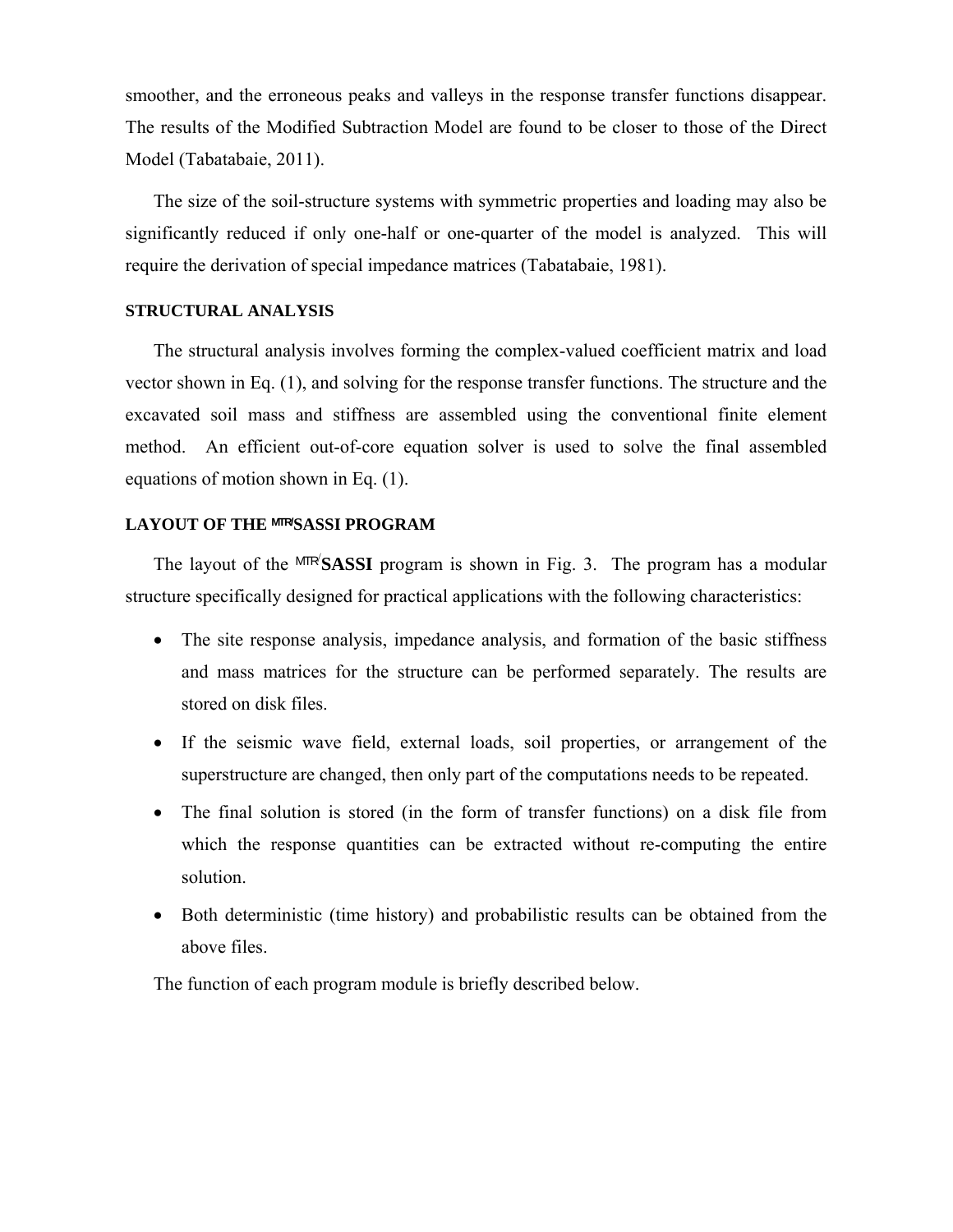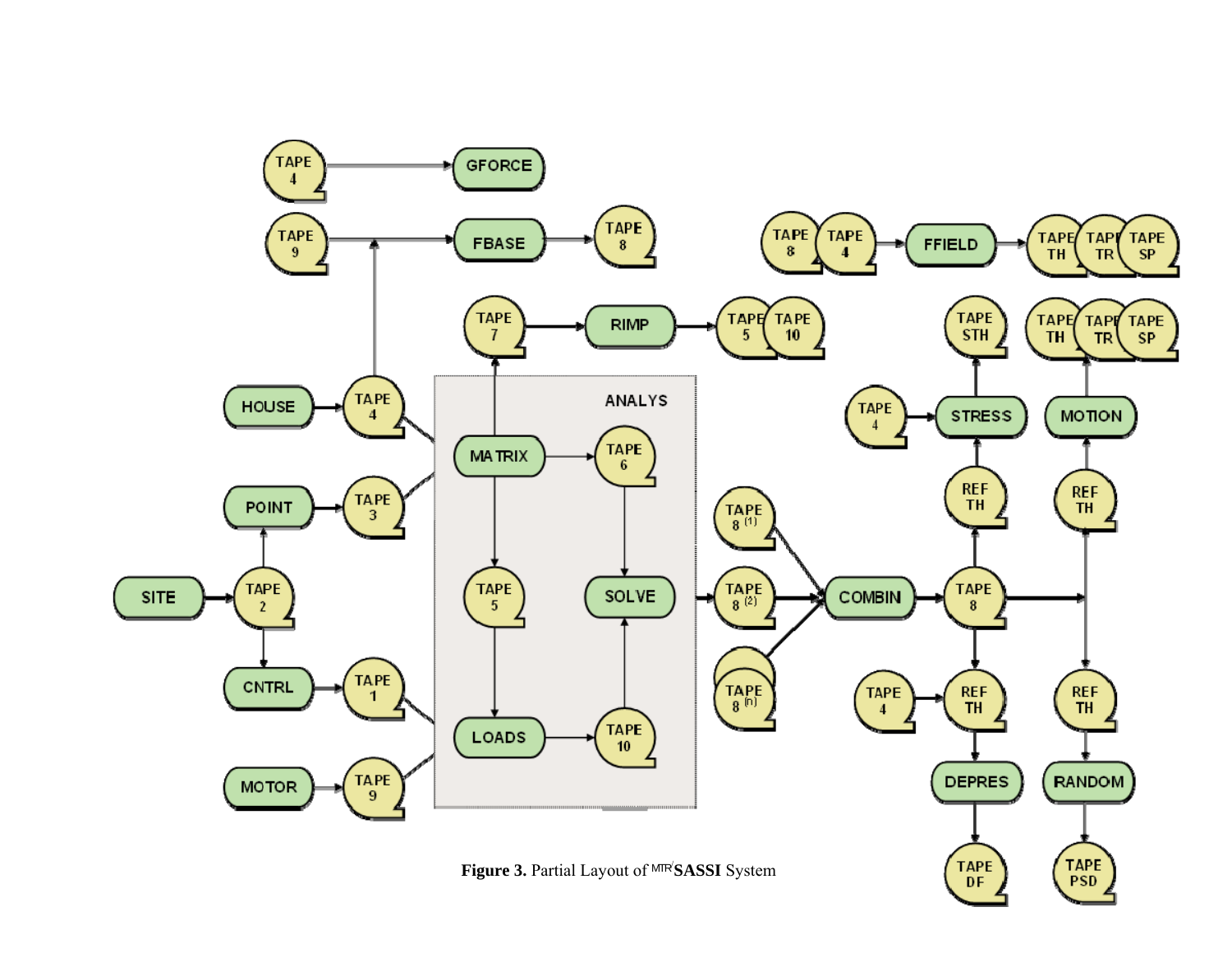## **SITE**

The program module SITE solves the eigenvalue problem of Rayleigh and Love wave cases for a horizontally layered site. The results of the eigenvalue solution are saved on Tape 2, which will later be used to 1) solve the site response problem in program module CNTRL and 2) compute the transmitting boundaries used in solving the impedance problem in program module POINT. Thus, the program module SITE must be executed before the program modules CNTRL and POINT.

## **CNTRL**

The program module CNTRL solves the site response problem. This program reads the site properties and eigensolution via Tape 2, the nature of the control motion from the input data and, using this information, calculates the mode shapes and wave numbers. The results are then stored on Tape 1, which will later be used for seismic analysis. Thus, Tape 1 will not be generated for forced vibration problems. The program module CNTRL also has the capability to calculate incoherent ground motion input using coherence functions.

## **POINT**

The program module POINT calculates the flexibility matrix of the interaction nodes for each frequency of interest. The program requires Tape 2 as input and stores the results on Tape 3. Thus, the program module SITE must be executed before the program module POINT.

#### **HOUSE**

The program module HOUSE is a standard finite element program. The element library includes 3-D solid, 3-D beam, 3-D flat plate/shell, 2-D plane-strain, 3-D spring, 2-D plane Love wave, 3-D stiffness/mass, and 3-D super elements. HOUSE forms the frequencyindependent total mass and complex-valued stiffness matrices of the structure and excavated soil, and stores the results on Tape 4.

## **MOTOR**

The program module MOTOR forms the elements of the load vector, which correspond to impact forces acting externally on the structure, or to forces acting within the structure. The generated information is stored on Tape 9.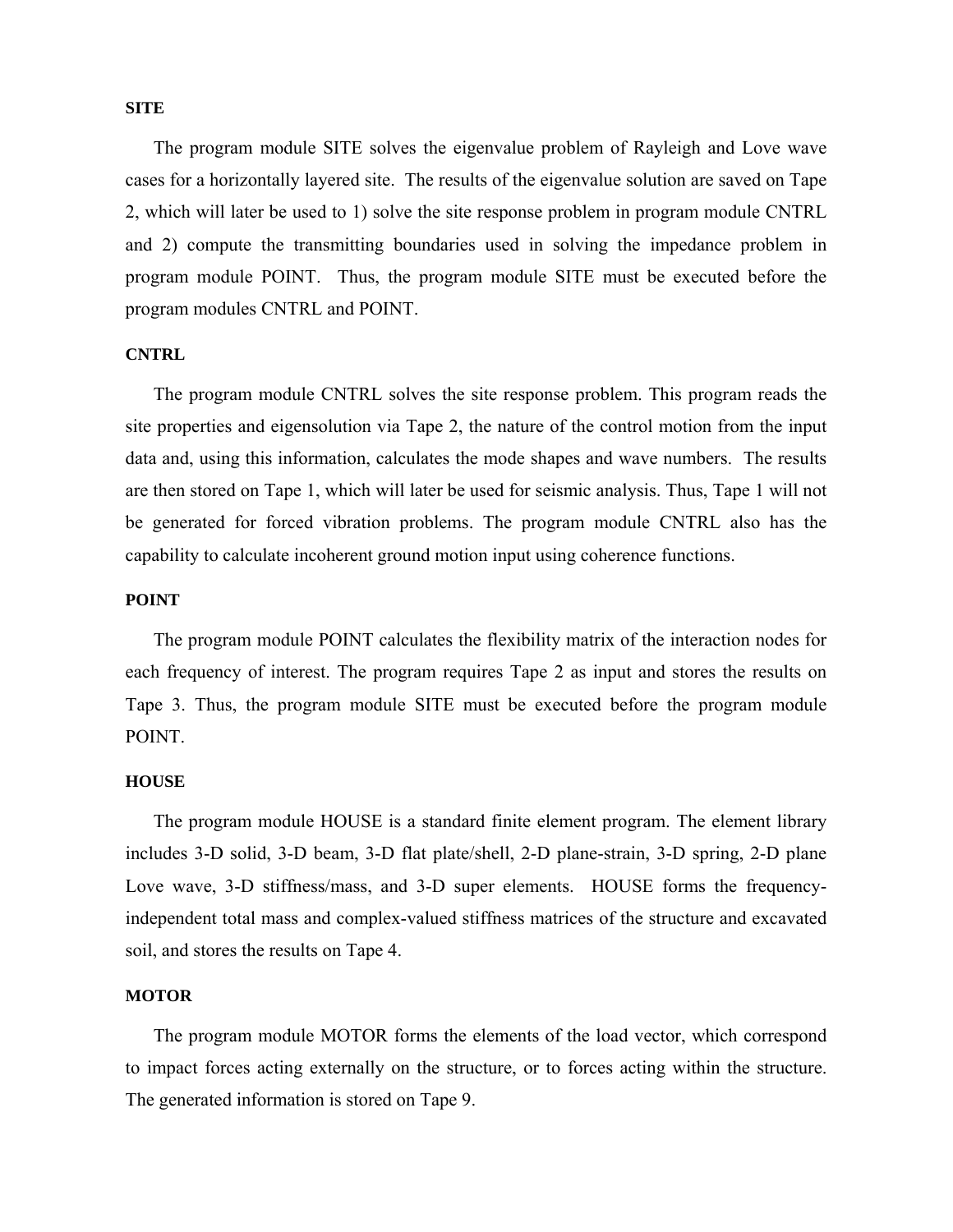## **ANALYS**

The program module ANALYS is the heart of the MTR<sup>/</sup>SASSI program. It drives the three subprograms MATRIX, LOADS and SOLVE, and thereby controls the restart modes of the program.

MATRIX: Using the data from Tapes 3 and 4, MATRIX calculates the impedance matrix for each frequency and stores the results on Tape 5. MATRIX then reads the total mass and stiffness matrices of the structure and excavated soil from Tape 4, adds the impedance matrix to obtain the total stiffness of the system, and stores the results on a disk.

LOADS: Using the data from Tape 1, LOADS calculates the load vector for each frequency and stores the results on a disk.

SOLVE: The subprogram SOLVE reads the reduced total stiffness of the system and load vectors from the disk and performs back-substitution to obtain the total displacement response. The results in terms of uninterpolated transfer functions are stored on Tape 8.

For typical problems, the transfer functions only need to be solved for 60 to 100 frequencies. The remaining values of the transfer functions are obtained by interpolation in the frequency domain. The actual interpolations are performed in the program modules MOTION, STRESS, RANDOM, DEPRES and FFIELD.

#### **COMBN8**

The program module COMBN8 makes it possible to consider new frequencies of analysis and to combine the results with the old transfer functions. This program reads the transfer functions stored on multiple input Tape 8s, combines them, and stores the results on a new Tape 8.

#### **FBASE**

The program module FBASE computes the response of a structural system on a fixed or flexible base. The analysis may be performed for external dynamic or static forces acting on the structure, or for a given seismic input motion at the base of the structure. FBASE reads the structural mass and complex-valued stiffness matrices from Tape 4, then reads either the input dynamic loads from Tape 9 or the seismic control motion from the input data file and calculates the response of the structure for each frequency of analysis. For seismic problems,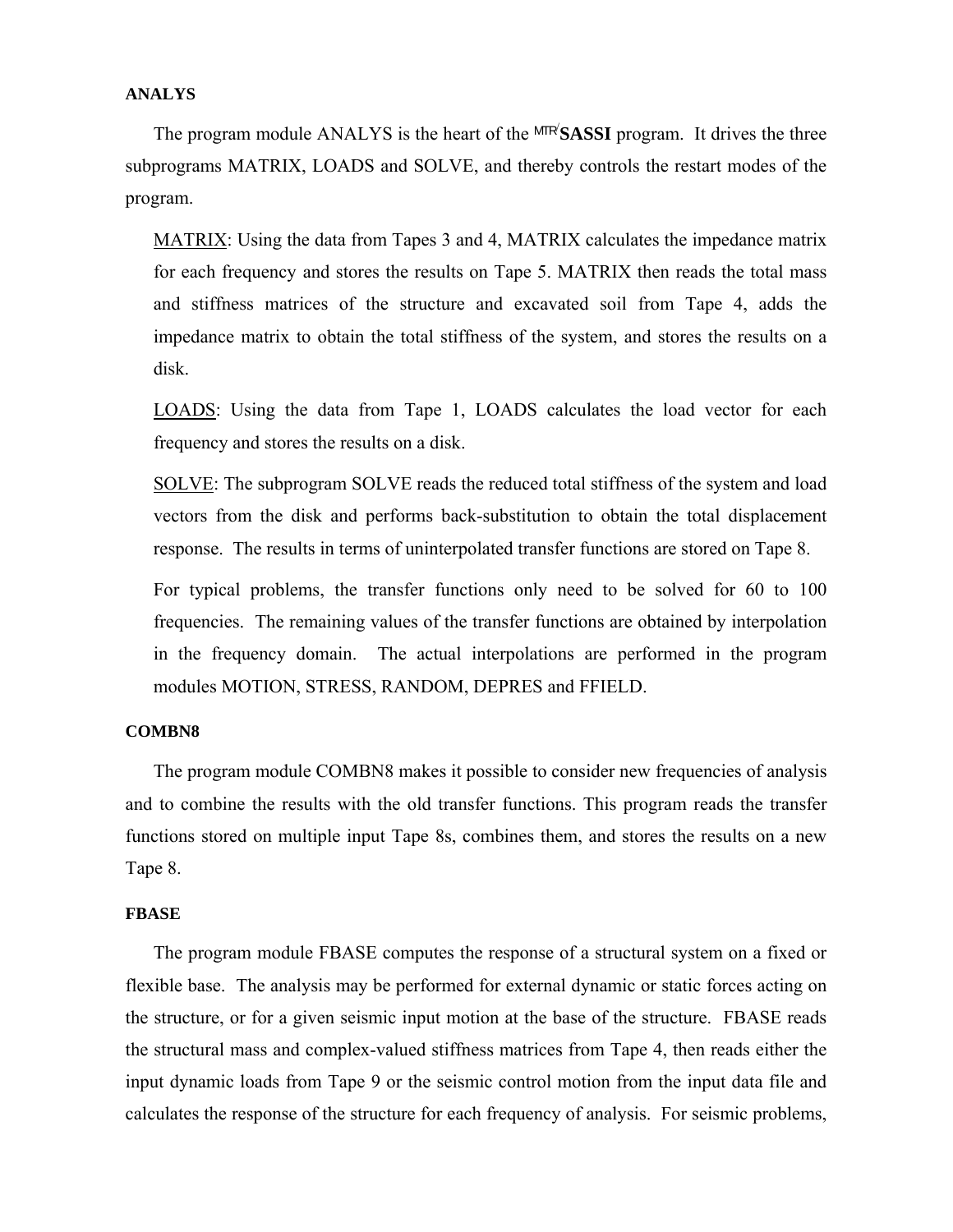the results are output in terms of absolute acceleration transfer functions (response acceleration/input acceleration). For forced vibration problems, the results are output in terms of displacement transfer functions (response displacement/input force). The resulting transfer functions are stored on Tape 8, which can then be input into the post-processors MOTION, STRESS and RANDOM to calculate the required responses at selected nodes.

## **GFORCE**

The program module GFORCE computes the forces of a 1g acceleration applied in the global x-, y- and z-directions to all nodes in the structure. The program reads the structural information from Tape 4 and generates a list of forces based on the mass of the structural elements and nodes. The calculated forces in the z-direction may be input to the program module MOTOR to calculate gravity load information on Tape 9, which may then be input to the program modules ANALYS and/or FBASE for dead load analysis and the results combined with those of seismic load analysis.

## **RIMP**

The program module RIMP may be used to obtain impedance matrices for multiple rigid foundations of arbitrary shape, founded in soil media or on pile foundations. Although these impedance functions may also be obtained through general flexible foundation analysis in MTR/**SASSI**, the RIMP procedure greatly reduces the numerical effort and memory required to calculate the above impedances. It does this by taking advantage of the rigidity of the foundation and thus bypassing the inversion of the flexibility matrix in ANALYS. The program module RIMP reads the flexibility matrices from Tape 7 and the geometry of the rigid foundation system from the input data file. Then, for each specified frequency, it calculates the corresponding foundation impedance matrices on Tape 5. The selected impedance components may be further interpolated to obtain smooth foundation impedance functions. The results of the RIMP analysis are printed out as well as saved on output Tape 10 for later processing in the program module FBASE.

#### **MOTION**

The purpose of the (deterministic) post-processor MOTION is to produce maximum values and time histories of output response (accelerations, velocities, and displacements). It can also output transfer functions and response spectra. The program reads the time history of input motion (or force) from an input data file and transforms it into the frequency domain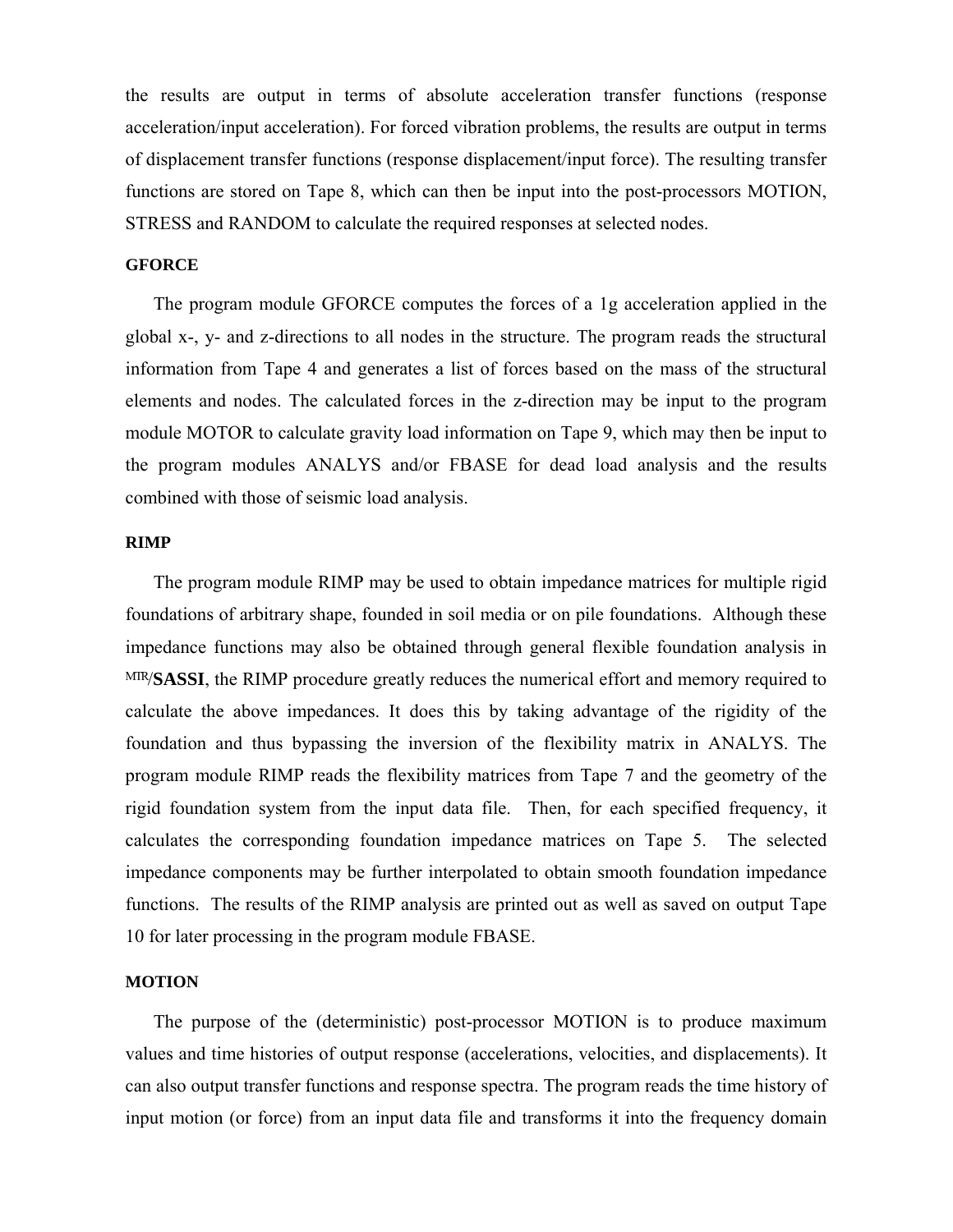using the Fast Fourier Transform (FFT) algorithm. MOTION then reads the uninterpolated transfer functions from Tape 8 for the selected output responses, performs interpolation and convolution with the input motion (or force), and returns to the time domain using the inverse FFT algorithm. The resulting time histories of response may be output directly and saved on Tape TH, or converted to output response spectra and saved on Tape SP. The transfer functions can also be output directly and saved on Tape TF.

## **STRESS**

The program module STRESS evaluates the maximum values and time histories of stresses and strains in the structural elements. The program can also compute the maximum octahedral shear strain at the center of each soil element. The time histories of stresses may be output directly and saved on Tape STH. Tapes 4 and 8 as well as the time history of input motion (or force) are part of the input for this program. Secondary nonlinearity of soils in the near-field may be accounted for by modifying the soil properties according to the computed values of maximum effective shear strain in each soil element.

## **RANDOM**

The (probabilistic) post-processor RANDOM is in many respects similar to the program module MOTION. However, instead of inputting the time history of control motion, it reads a power spectral density (PSD) function of this motion. It then evaluates the root mean square (RMS) and PSD responses of the structure. The transfer functions can be output on Tape PTF.

#### **DEPRES**

The program module DEPRES calculates the dynamic soil reaction forces at interaction nodes due to dynamic soil pressures acting on the structural walls and basemat. Tapes 4 and 8 serve as input tapes for this program. The results of nodal forces may be output in terms of maximum values, time histories, and transfer functions. The time history of dynamic soil reaction forces may be saved on Tape DF.

## **FFIELD**

The program module FFIELD computes the far-field soil responses. Although these responses may also be obtained by including additional far-field soil nodes in the SSI model, the FFIELD procedure greatly reduces the numerical effort and memory required to calculate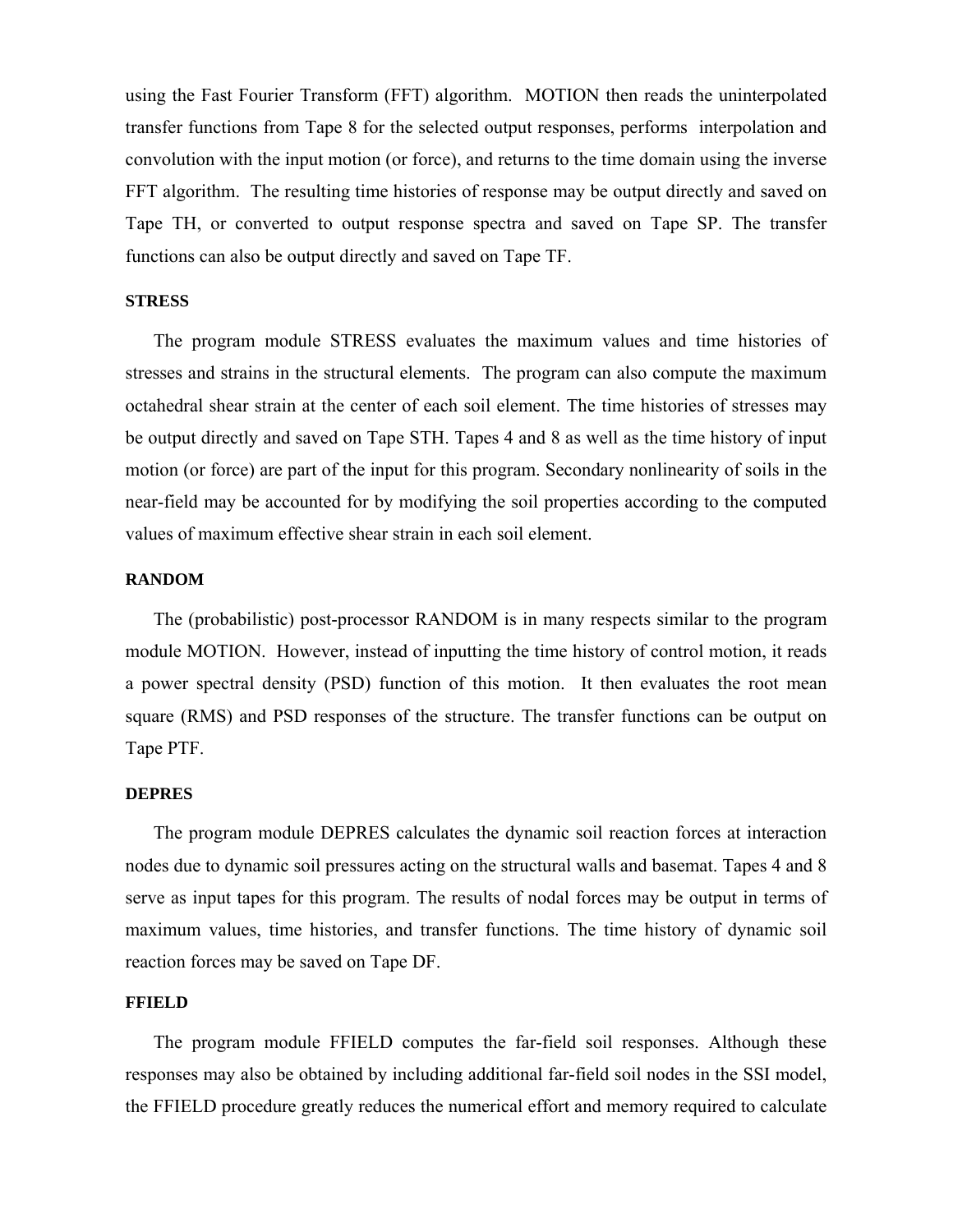them. In addition, if a far-field soil node was not originally included in the SSI model but later desired by the User, FFIELD will calculate the response without re-running the original SSI model.

The program reads the structural information from Tape 4, the point load solutions from Tape 3, and the un-interpolated transfer functions from Tape 8. It then calculates the response of the far-field soil nodes in terms of transfer functions at the same frequencies analyzed for the SSI model. The results are then output in a new Tape 8, which can then be input to the post-processor MOTION to calculate maximum values and time histories of computed acceleration, velocity and/or displacement responses as well as acceleration response spectra.

# **MTR/ SASSI ANALYSIS OF US EPRTM NUCLEAR ISLAND**

The program MTR<sup>/</sup>SASSI is used to analyze the seismic response of a large-scale structural model of the US **EPR**<sup>TM</sup> Nuclear Island (NI). Figure 4 shows the plant layout.



**Figure 4.** Layout of **EPR**TM Plant

The plant consists primarily of a nuclear island (NI) and several other significant structures outside of and in close proximity to the NI. The NI structures consist of the Reactor Building Containment (RBC), Reactor Building Shield (RBS), Reactor Building Internal Structures (RBI), Fuel Building (FB), Safeguard Building 1 (SB1), Safeguard Building 2/3 (SB2/3), and Safeguard Building 4 (SB4) - all of which share a common foundation basemat. The NI is embedded approximately 11.6 meters below ground surface.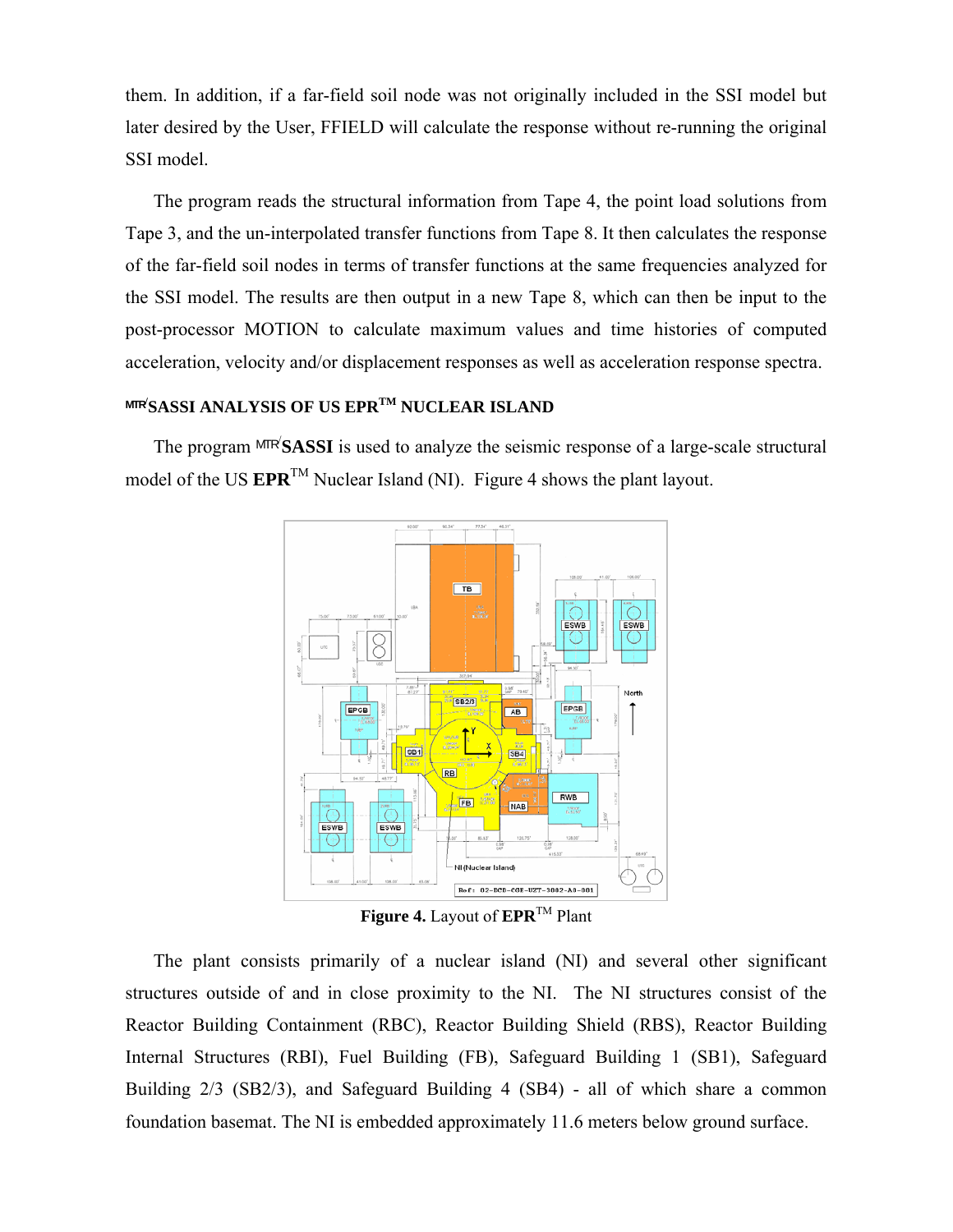The plant is analyzed for 8 generic soil profiles as part of the standard design certification. The generic soil profiles used for the SSI analysis are shown in Fig. 5. The input motions consist of three-component, spectra–matched EUR Soft, EUR Medium and EUR Hard motions specified as free-field outcrop motions at the base of the NI basemat. Figure 6 shows the response spectra of the input motions.



**Figure 5.** Generic Soil Profiles and Properties



**Figure 6.** Acceleration Response Spectra of Reference Outcrop Motions

Two structural models were used for the SSI analysis: a stick model and a detailed finite element model, as shown in Figs. 7 and 8, respectively.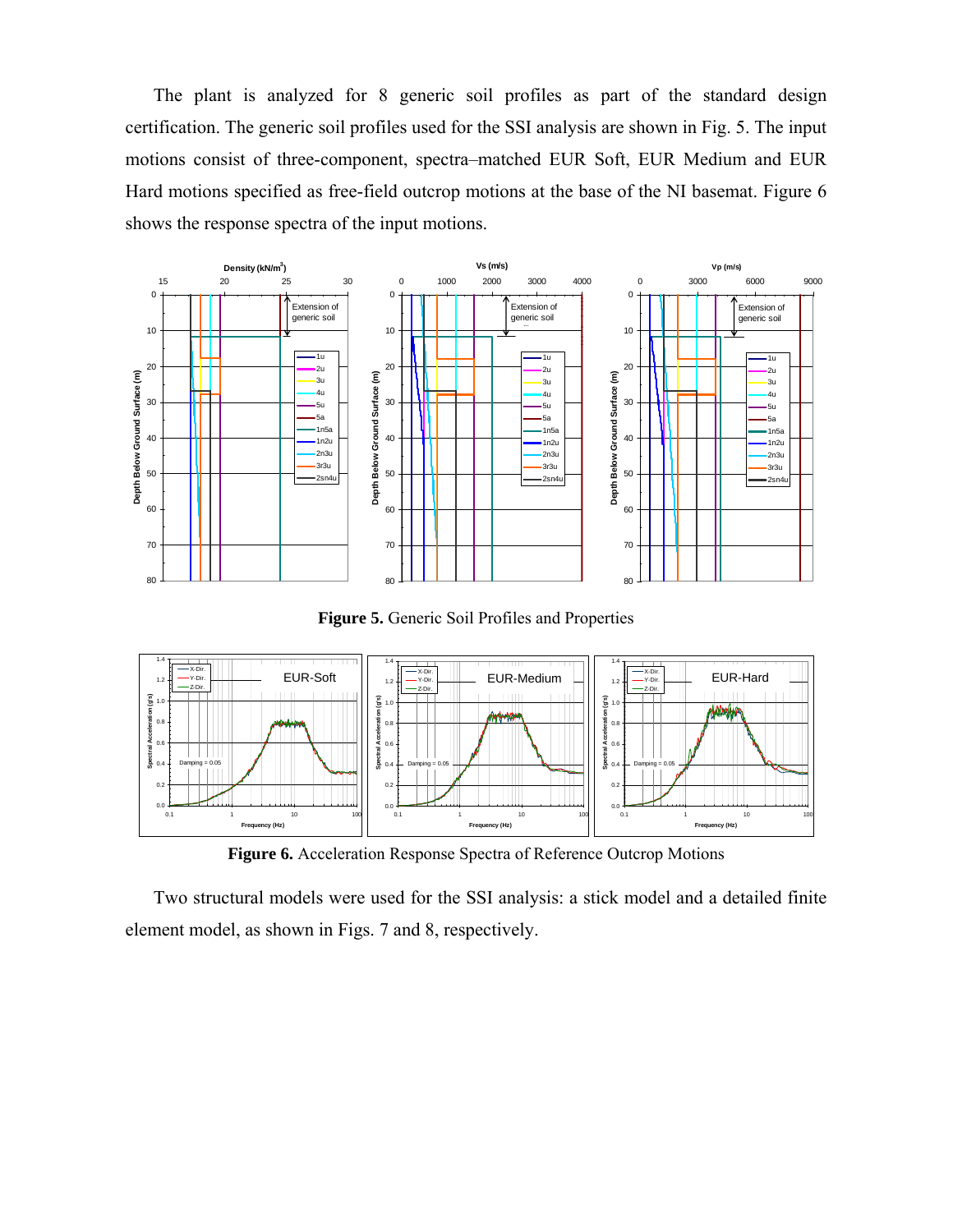

**Figure 7.** MTR/ **SASSI** Stick Model of NI Structures



**Figure 8.** MTR/ **SASSI** Detailed FE Model of NI Structures

The stick model consists of multiple interconnected sticks representing the walls and columns between the principal floor elevations of the structures. To model embedment effects, horizontal rigid beams are added along the excavation face at soil layer interfaces where the NI walls bear against soil (these beams share common nodes with the soil interaction nodes). The beams are then connected to the FB shield stick, the SB2/3 shield stick, and the SB1 and SB4 sticks with rigid links to provide lateral support from side soils and to transfer forces from the side soils to the sticks. The detailed FE model incorporates all the major details of the NI structures. It consists mainly of shell elements representing the concrete floors, walls, and basemat - all of which are modeled as flexible members. The NSSS, major equipment supports, and polar crane are modeled by beam elements. The fixedbase modes of the stick model have been aligned against the global modes of the detailed FE model.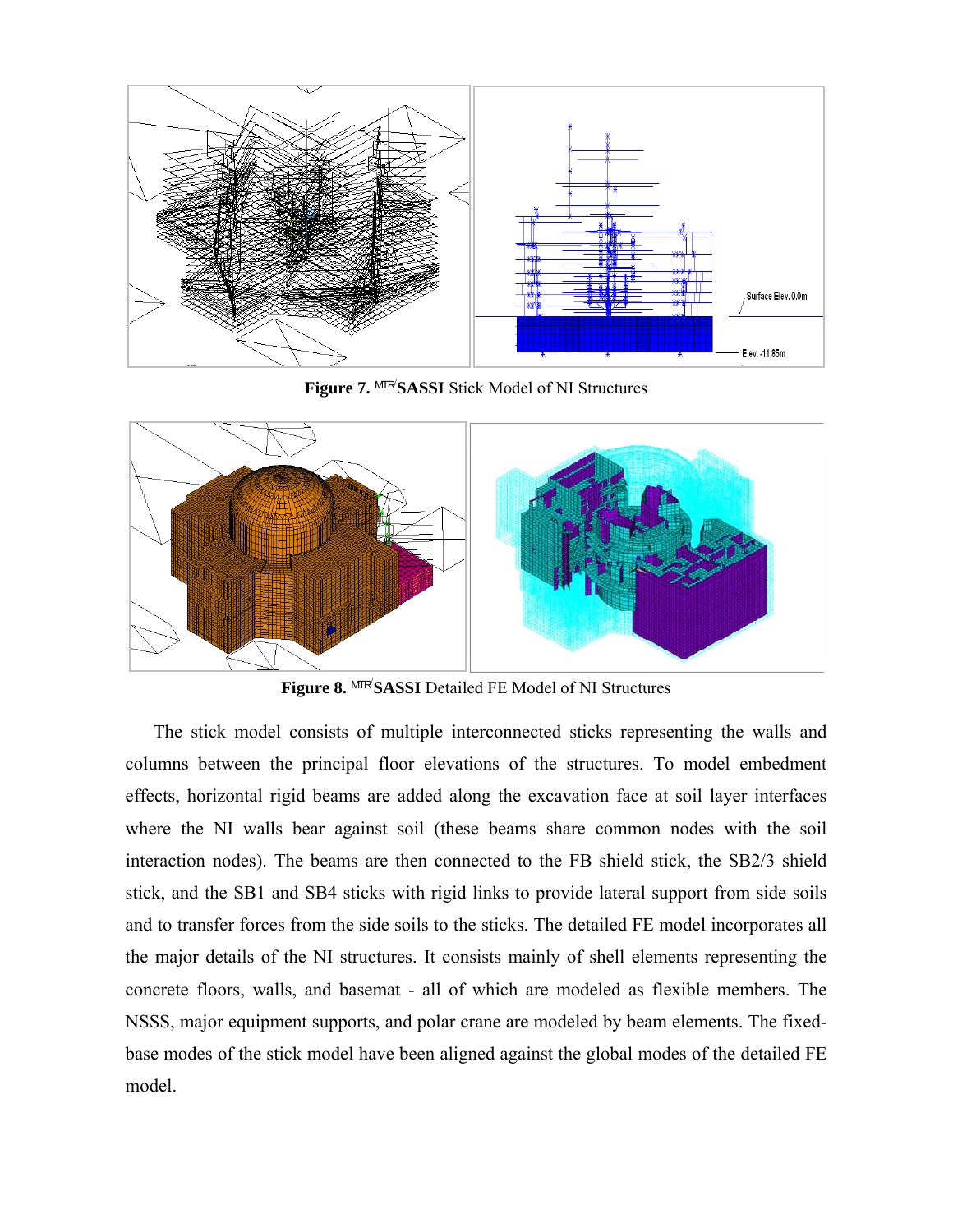The FE model of the NI foundation is shown in Fig. 9. This model is the same for both the stick and detailed FE models, with one exception: in the stick model the basemat is assumed to be rigid. All the basement walls are connected to side soils, with the exception of the walls adjacent to the Nuclear Auxiliary Building (NAB) and Access Building (AB).



**Figure 9.** NI Foundation Model

Using a combination of soil profiles and input motions, a total of 13 SSI analysis cases of the embedded NI model were evaluated. Each analysis case consisted of three separate SASSI runs with three components of the input motion applied separately in the x-, y- and zdirections. The results of the three analyses (i.e., responses due to x-input, y-input and zinput) in terms of acceleration time history responses at output nodes were then algebraically summed, and the results were used to calculate the maximum accelerations and acceleration response spectra. The results of the SSI analyses of the US **EPR**TM NI structures are used to address several aspects of the stick model used in SSI modeling.

## **ANALYSIS RESULTS**

The  $MTR/SASSI$  program calculated the SSI response of the US  $EPR^{TM}$  NI using both stick and detailed FE models. The analysis results are discussed for Soil Case 2sn4u and EUR Medium motion. The maximum average element size in the soil model is about 2.3 meters, which corresponds to a passing frequency of  $500/5/2.3 = 44$  Hz. Because the input motion lacks significant energy beyond 40 Hz, the frequency cutoff for the SSI model was set at 50 Hz. The analysis was performed for 42 and 66 computed frequencies of the stick and detailed finite element models, respectively, with the intermediate frequency response values of the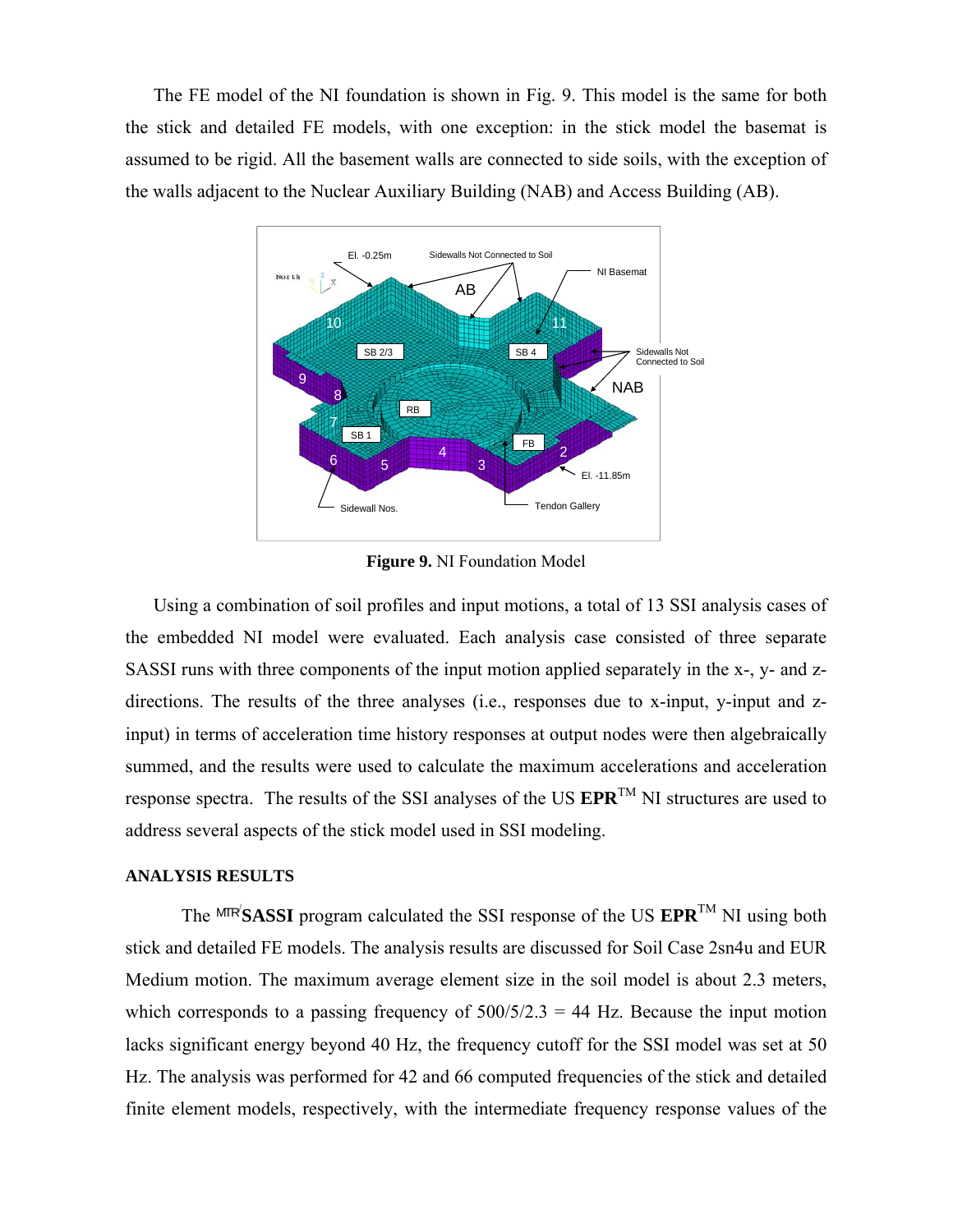transfer functions obtained by interpolation. The computed transfer functions at key structural locations were plotted and visually examined to ensure that adequate frequency responses were computed for later interpolation.

Typical results of the SSI analysis of the detailed FE model of the NI in terms of the computed maximum accelerations in the x-, y- and z-directions are shown in Figs. 10, 11 and 12, respectively. The maximum accelerations at several key locations in the major floor elevations of the NI structures are calculated from the stick and detailed FE model analyses and compared in Tables 1. Although the two models could not be compared at exactly the same locations, in general they indicate similar results.

 The acceleration response spectra computed at the center of NI basemat and tops of the Reactor Building Internal Structures (RBIS), Reactor Building Containment (RBC), and Reactor Building Shield (RBS), together with the corresponding spectra of the reference foundation outcrop motions in the same direction, are shown in Figs. 13a through 13d, respectively. The results show comparable responses from the stick and detailed models at the center of NI basemat. However, the computed spectra in the structure can be quite different despite the similarity of the overall spectral shapes. The large amplification in the vertical spectral accelerations calculated from the stick model at frequencies above 10 Hz in the Reactor Containment Building is attributed to the differences in the rigidity of the basemat between the two models. In general, stick models are capable of determining global seismic responses, but they can lead to excessively conservative results in the vertical direction due to the limited number of modes that can be modeled.

|                                  | <b>Stick Model</b> |                        |       |       | Detailed FE Model |                      |       |       |
|----------------------------------|--------------------|------------------------|-------|-------|-------------------|----------------------|-------|-------|
| Location                         | Elev.              | Maximum Accel. $(g's)$ |       |       | Elev.             | Maximum Accel. (g's) |       |       |
|                                  | (m)                | X                      | Y     | Z     | (m)               | X                    | Y     | Z     |
| Center of NI Basemat             | $-11.85$           | 0.277                  | 0.210 | 0.318 | $-11.85$          | 0.262                | 0.224 | 0.319 |
| Reactor Bldg Internal Structures | 5.15               | 0.347                  | 0.258 | 0.341 | 5.15              | 0.379                | 0.320 | 0.374 |
| Reactor Bldg Internal Structures | 19.50              | 0.421                  | 0.391 | 0.366 | 19.50             | 0.513                | 0.419 | 0.388 |
| Safeguard Building 1             | 29.30              | 0.564                  | 0.502 | 0.501 | 21.0              | 0.478                | 0.356 | 0.399 |
| Safeguard Building 2/3           | 12.00              | 0.411                  | 0.409 | 0.446 | 16.30             | 0.400                | 0.433 | 0.413 |
| Safeguard Building 4             | 29.30              | 0.580                  | 0.621 | 0.556 | 21.0              | 0.340                | 0.335 | 0.394 |
| Fuel Building                    | 3.70               | 0.350                  | 0.294 | 0.357 | 4.20              | 0.300                | 0.364 | 0.298 |
| <b>Reactor Bldg Containment</b>  | 58.00              | 0.738                  | 0.620 | 0.893 | 58.00             | 0.869                | 0.734 | 0.516 |
| Reactor Bldg Shield              | 61.40              | 0.843                  | 0.854 | 0.578 | 61.40             | 0.598                | 0.679 | 0.490 |

**Table 1**. Comparison of Maximum Accelerations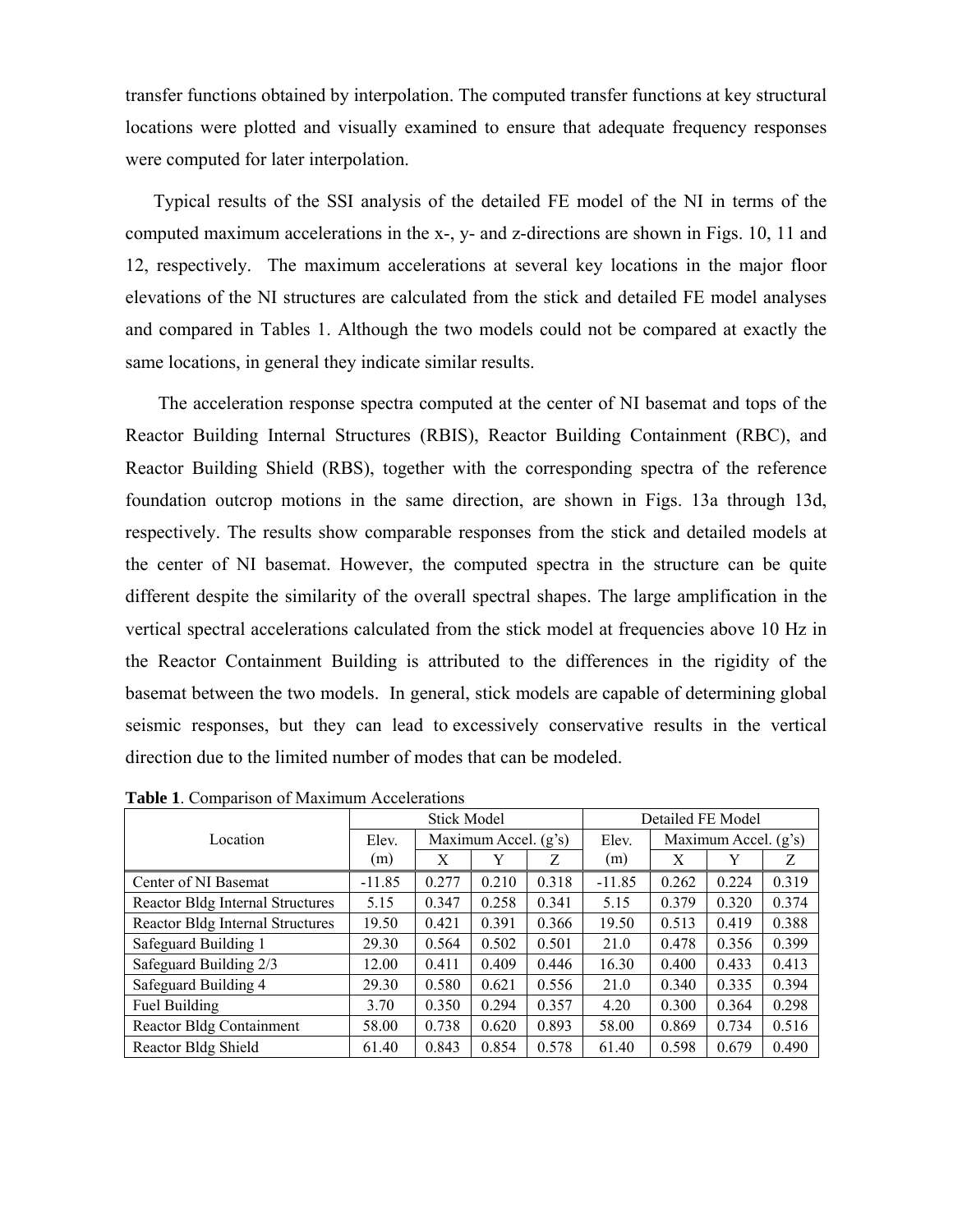

**Figure 10.** Contours of Maximum Accelerations in X-Direction



**Figure 11.** Contours of Maximum Accelerations in Y-Direction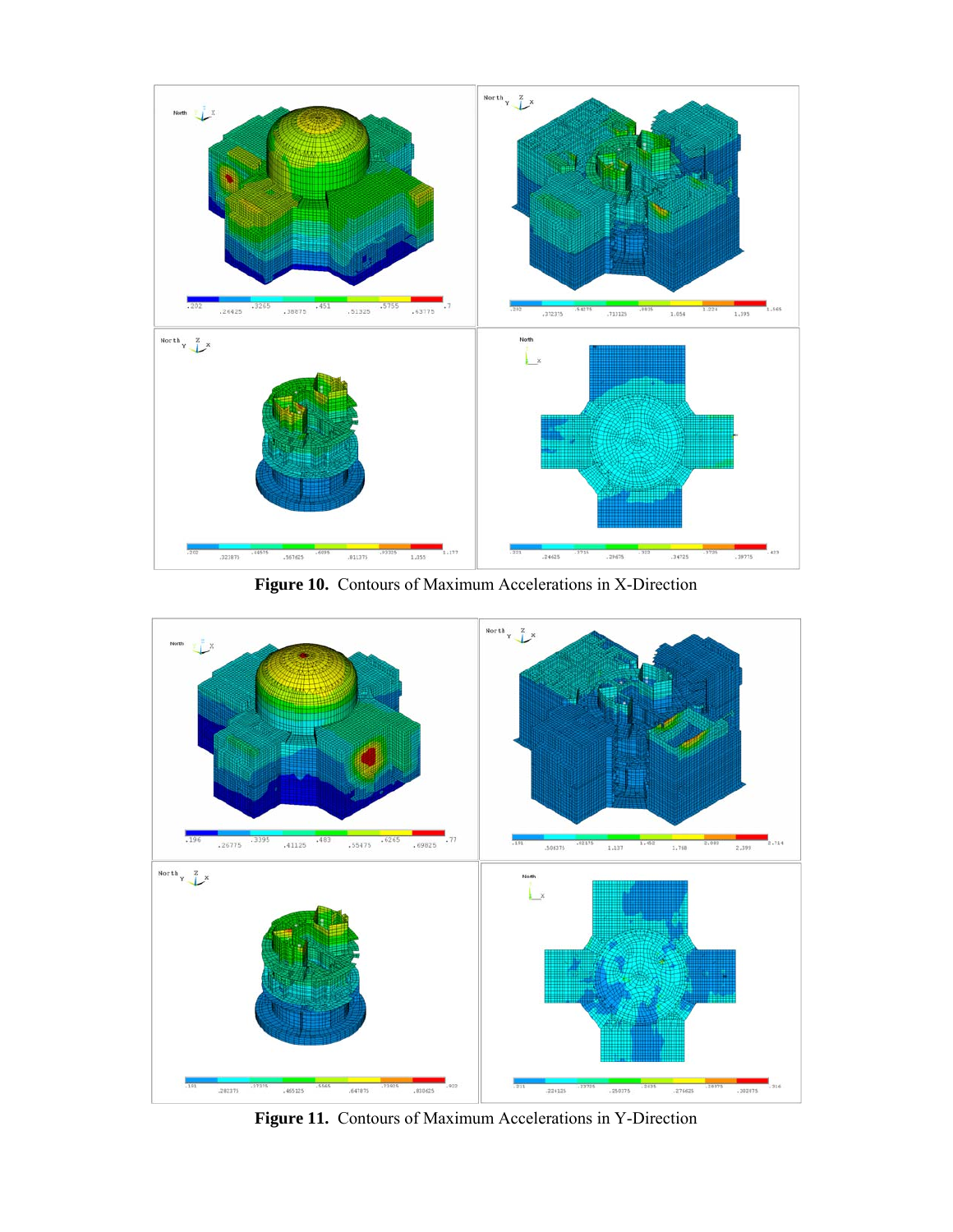

**Figure 12.** Contours of Maximum Accelerations in Z-Direction

Comparison of the results in terms of total inter-story shear forces and overturning moments indicates good agreement between the two models (see Fig. 14).

# **SUMMARY RESULTS**

Based on the results of this study, the following conclusions can be drawn:

- Stick models are capable of determining global seismic responses, but they can lead to excessively conservative results in the vertical direction due to the limited number of modes that can be modeled.
- Detailed FE models capture local responses, thus eliminating the need for modeling single DOF oscillators.
- Effects of the basemat flexibilities can be considered in the detailed FE models.
- Meshing can be made sufficiently small in detailed FE models to capture the response due to high frequency input motions.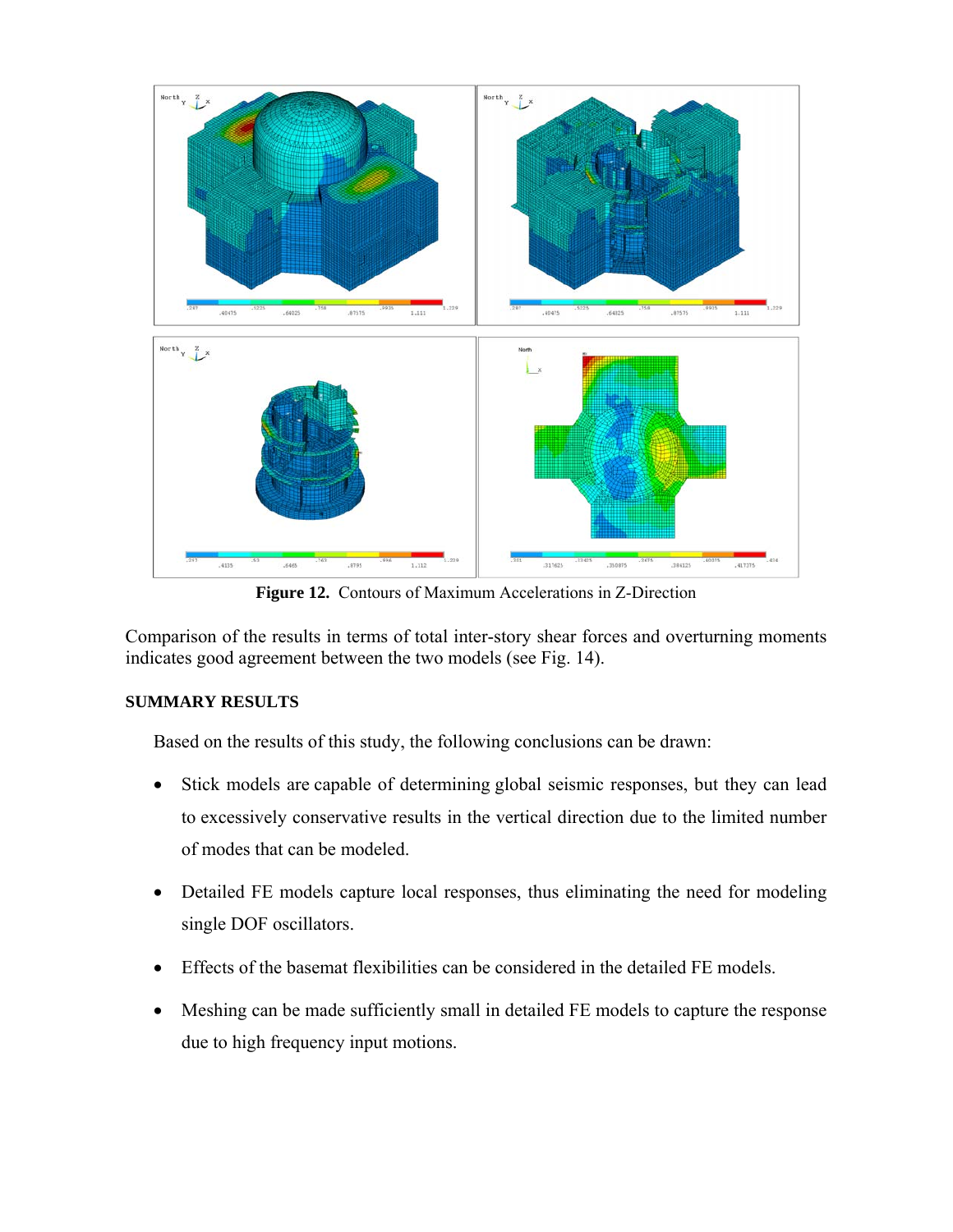



Figure 13. Comparison of Response Spectra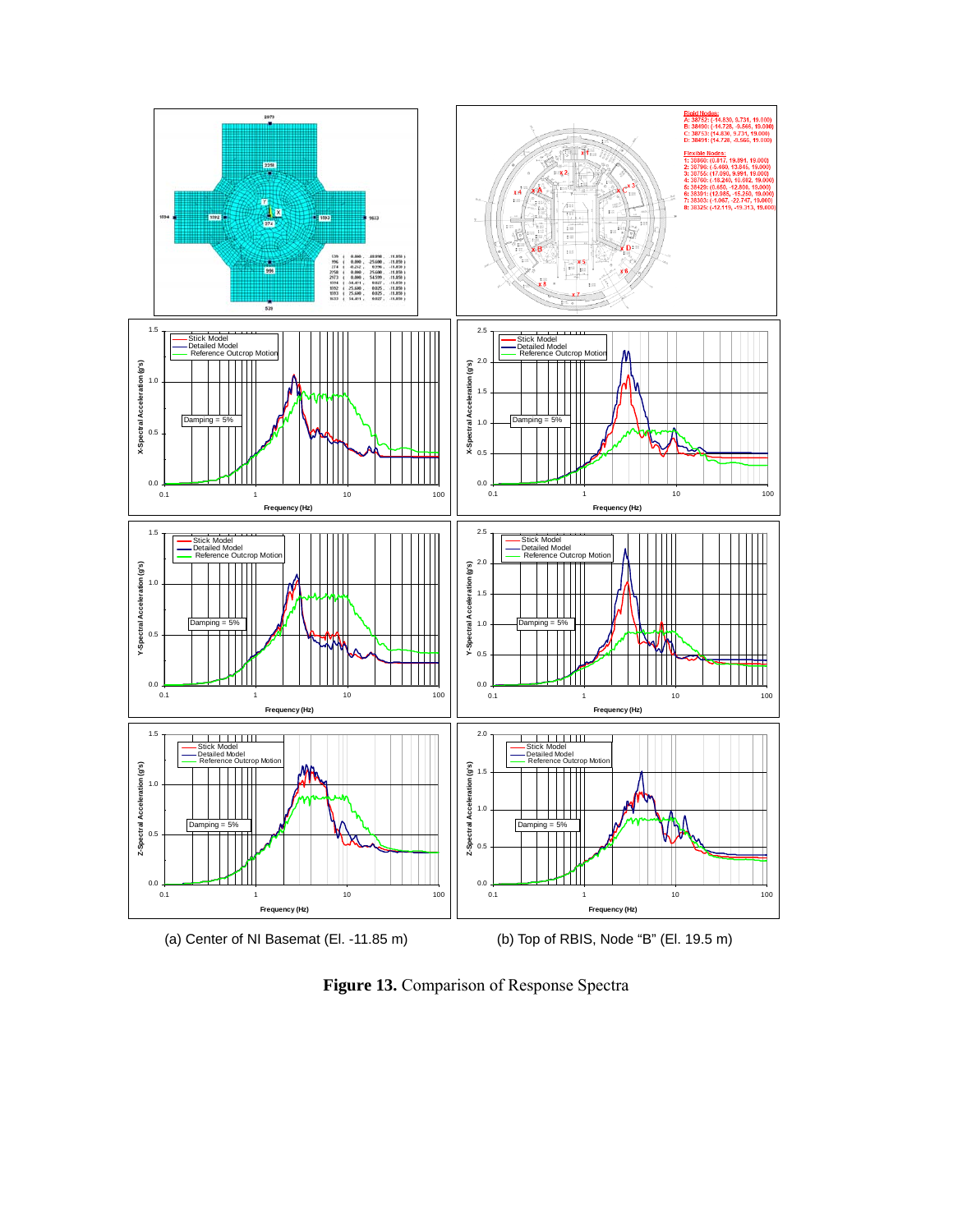

Figure 13. Comparison of Response Spectra (Cont'd)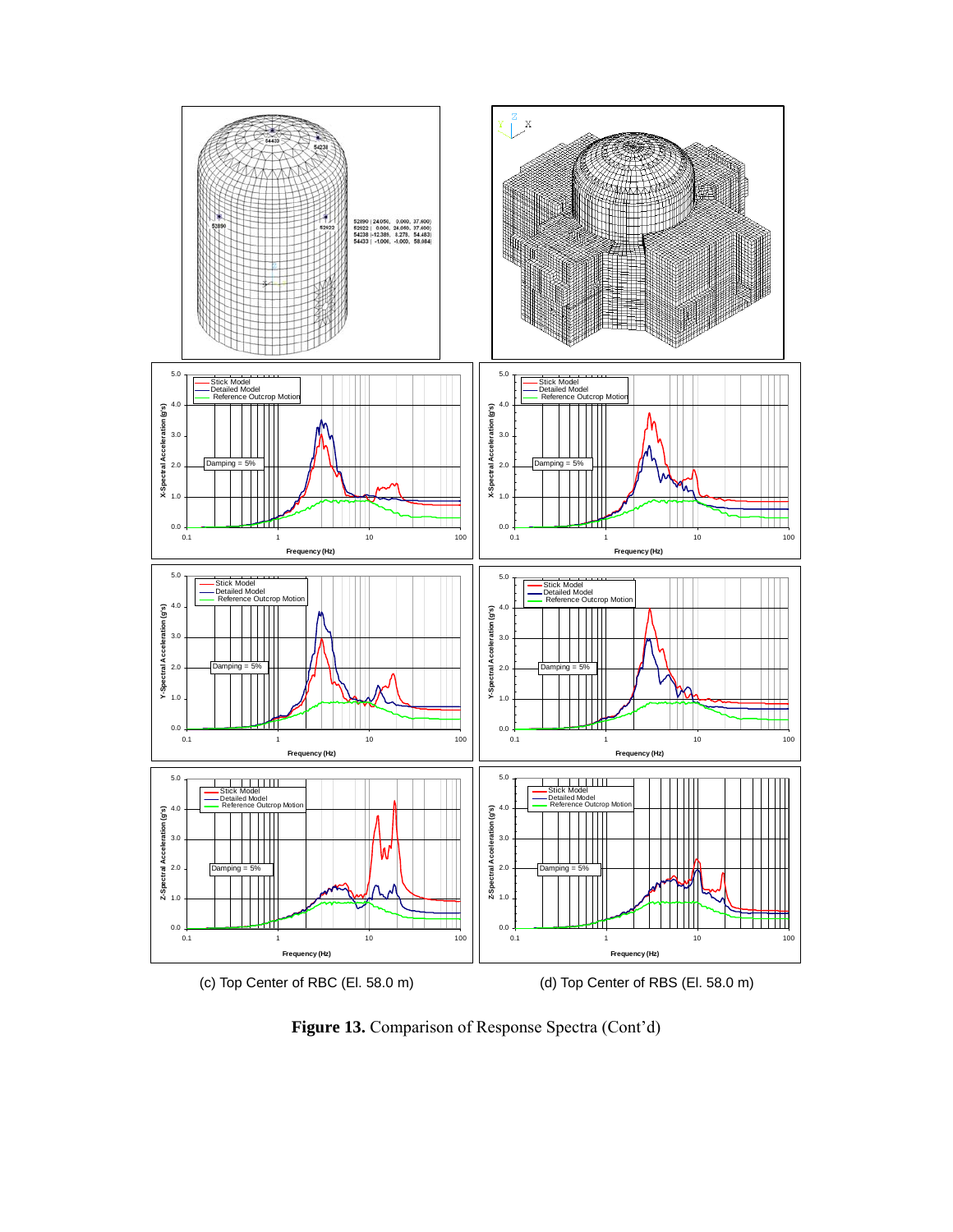



Figure 14. Comparison of Interstory Shear Forces and Overturning Moments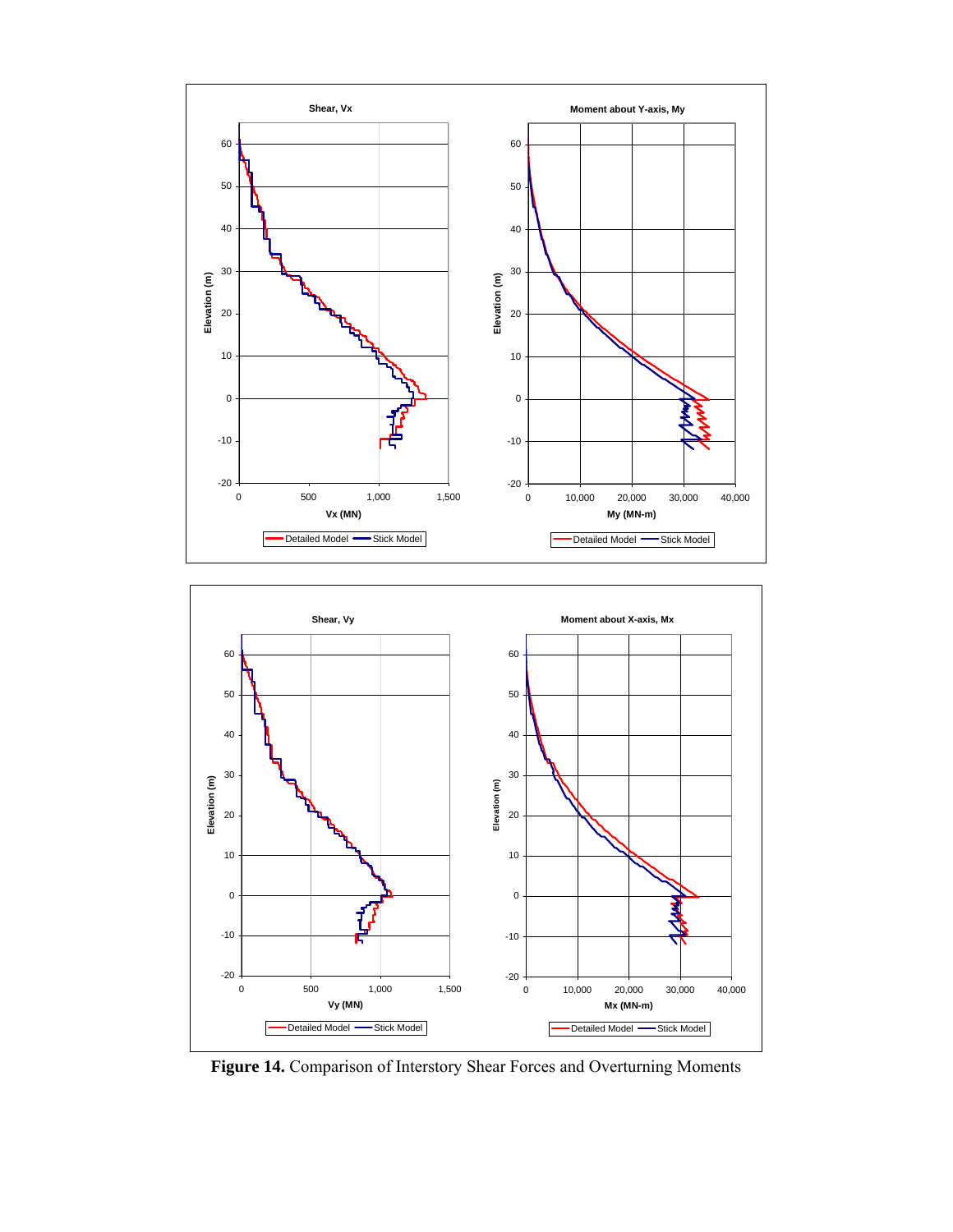#### **SUMMARY**

In the past several decades, the SASSI program has been extensively used in the seismic response analysis of nuclear containment structures. This is due in large part to SASSI's innovative substructuring methodology, which is superior to the methodologies of other programs. Traditionally, SASSI has been limited to small-scale SSI models due to computer run time and storage requirements. But with the utilization of large-core memory, free-format and new data base structures, an enhanced version is now available (MTR/ **SASSI**) to handle large-scale SSI models efficiently. The results of the seismic response analyses of the US **EPR**TM NI structures, modeled using stick and detailed FE models, demonstrate the versatility of MTR/ **SASSI** and its applicability to large-scale seismic problems.

## **ACKNOWLEDGEMENTS**

AREVA NP has been instrumental in supporting the development of large-scale SSI modeling as part of its US  $EPR^{TM}$  standard design licensing. The support of J. Todd Oswald, Calvin Wong and Daniel B. Fisher of AREVA NP is hereby acknowledged.

#### **REFERENCES**

- Chen, J.C. (1980), "Analysis of Local Vibrations in Free-field Seismic Ground Motions," Ph.D. Dissertation, University of California, Berkeley.
- ISG-1, "Interim Staff Guidance on Seismic Issues of High Frequency Ground Motion," US Nuclear Regulatory Commission, Washington DC.
- Lysmer, J., M. Tabatabaie, F. Tajirian, S. Vahdani and F. Ostadan (1981), "SASSI A System for Analysis of Soil-Structure Interaction," Report No. UCB/GT/81-02, Geotechnical Engineering, Department of Civil Engineering, University of California, Berkeley.
- MTR/**SASSI** (2010), "System for Analysis of Soil-Structure Interaction," Version 8.3, MTR & Associates, Inc., Lafayette, California,
- NUREG-0800, "Standard Review Plan for the Review of Safety Analysis Reports for Nuclear Power Plants: LWR Edition," Design of Structures, Components, Equipment, and Systems, Section 3.7, US Nuclear Regulatory Commission.
- Tabatabaie, M. (1982), "The Flexible Volume Method for Dynamic Soil-Structure Interaction Analysis," Ph.D. Dissertation, University of California, Berkeley.